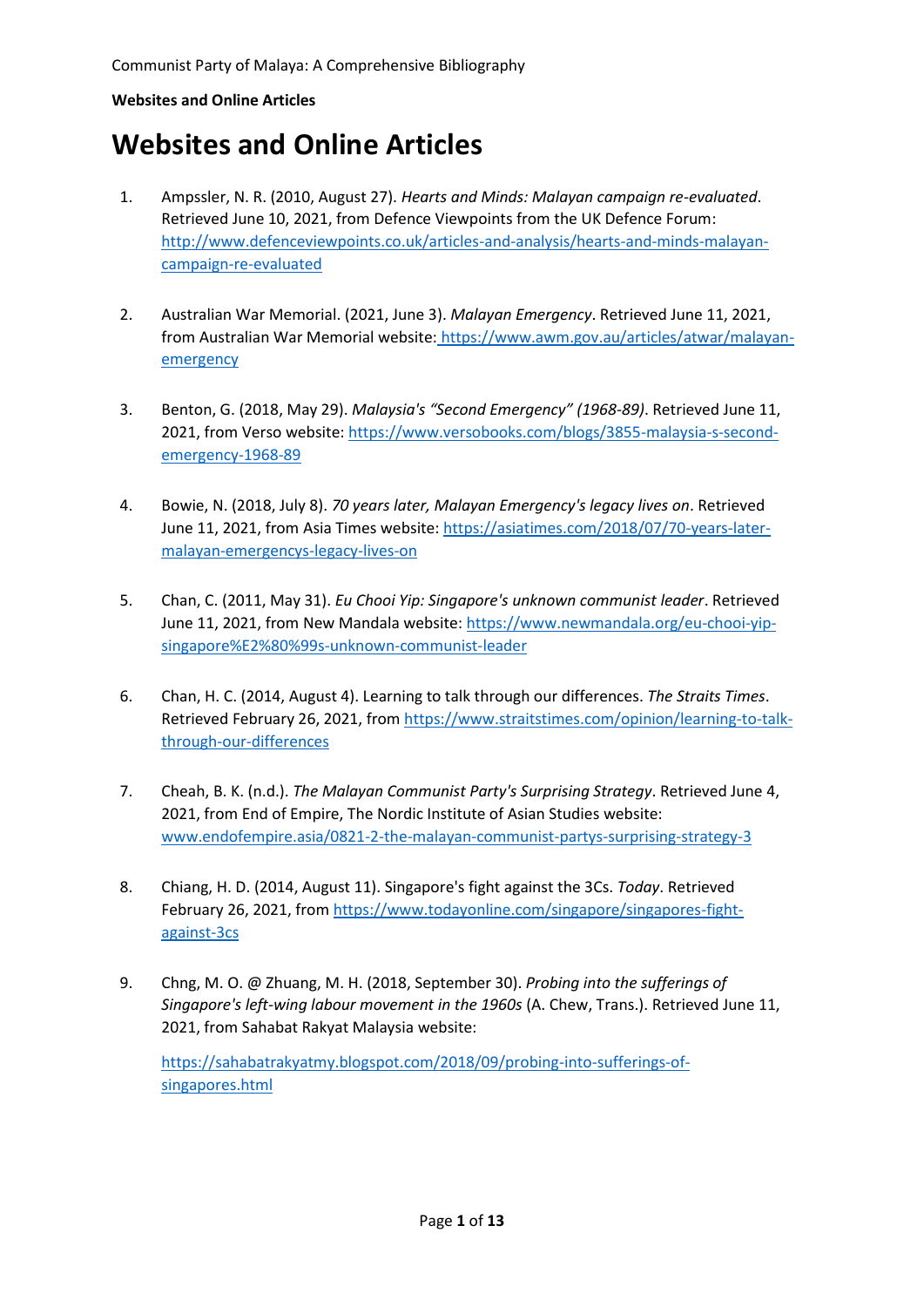- 10. Comber, L. (2011, September 9). The Case of CPM (1948-1960) A Special Branch Perspective. *Malaysia Today*. Retrieved February 26, 2021, from [https://www.malaysia](https://www.malaysia-today.net/2011/09/09/the-case-of-cpm-1948-1960-a-special-branch-perspective)[today.net/2011/09/09/the-case-of-cpm-1948-1960-a-special-branch-perspective](https://www.malaysia-today.net/2011/09/09/the-case-of-cpm-1948-1960-a-special-branch-perspective)
- 11. Devan, J. (2017, February 6). A tribute to father's old friend Fong Swee Suan. *The Straits Times*. Retrieved February 26, 2021, from [https://www.straitstimes.com/forum/letters-in](https://www.straitstimes.com/forum/letters-in-print/a-tribute-to-fathers-old-friend-fong-swee-suan)[print/a-tribute-to-fathers-old-friend-fong-swee-suan](https://www.straitstimes.com/forum/letters-in-print/a-tribute-to-fathers-old-friend-fong-swee-suan)
- 12. Ow, D & Ministry of Home Affairs, Singapore. (n.d). *The Age of Terror*. Retrieved February 26, 2021, from The Age of Terror website: [www.ageofterror.sg](http://www.ageofterror.sg/)
- 13. Gafoor, B. (2014, December 18). *Response to Poh Soo Kai's Allegations*. Retrieved June 11, 2021, from New Mandala website: [https://www.newmandala.org/reponse-to-poh-soo](https://www.newmandala.org/reponse-to-poh-soo-kais-allegations)[kais-allegations](https://www.newmandala.org/reponse-to-poh-soo-kais-allegations)
- 14. Gafoor, B. (2014, December 19). A ferocious struggle for Singapore's future. *The Straits Times*. Retrieved February 26, 2021, from [https://www.straitstimes.com/opinion/a](https://www.straitstimes.com/opinion/a-ferocious-struggle-for-singapores-future)[ferocious-struggle-for-singapores-future](https://www.straitstimes.com/opinion/a-ferocious-struggle-for-singapores-future)
- 15. Geni, J. (2013, December). *Hearts and Minds and Its Discontents: Lessons of Malaya for Counterinsurgents in the 21st Century*. Retrieved June 11, 2021, from Joe Geni website: <http://www.joegeni.com/malaya>
- 16. Hack, K. (2009). *Extracting Counterinsurgency Lessons: The Malayan Emergency and Afghanistan*. Retrieved March 30, 2021, from Royal United Services Institute (RUSI) website:

[https://rusi.org/commentary/extracting-counterinsurgency-lessons-malayan-emergency](https://rusi.org/commentary/extracting-counterinsurgency-lessons-malayan-emergency-and-afghanistan)[and-afghanistan](https://rusi.org/commentary/extracting-counterinsurgency-lessons-malayan-emergency-and-afghanistan)

- 17. Han, K. (2018, May 24). *Operation Coldstore: Singapore's struggle to confront history*. Retrieved June 11, 2021, from Lowy Institute, The Interpreter website: [https://www.lowyinstitute.org/the-interpreter/operation-coldstore-singapore-struggles](https://www.lowyinstitute.org/the-interpreter/operation-coldstore-singapore-struggles-confront-history)[confront-history](https://www.lowyinstitute.org/the-interpreter/operation-coldstore-singapore-struggles-confront-history)
- 18. Hong, L. (2010, September 17). *Rejoinder on 'Alternative Narratives: The Danger of Romanticising the Other'*. Retrieved June 10, 2021, from S. Rajaratnam School of International Studies, RSIS Commentary website: [https://www.rsis.edu.sg/rsis](https://www.rsis.edu.sg/rsis-publication/rsis/1407-rejoinder-on-alternative-na/)[publication/rsis/1407-rejoinder-on-alternative-na/](https://www.rsis.edu.sg/rsis-publication/rsis/1407-rejoinder-on-alternative-na/)
- 19. Hong, L. (2014, June 10). *What is history: A glance at 'Lim Chin Siong and that Beauty World speech: A Closer Look'*. Retrieved June 10, 2021, from Mini Myna website: <https://minimyna.wordpress.com/page/2>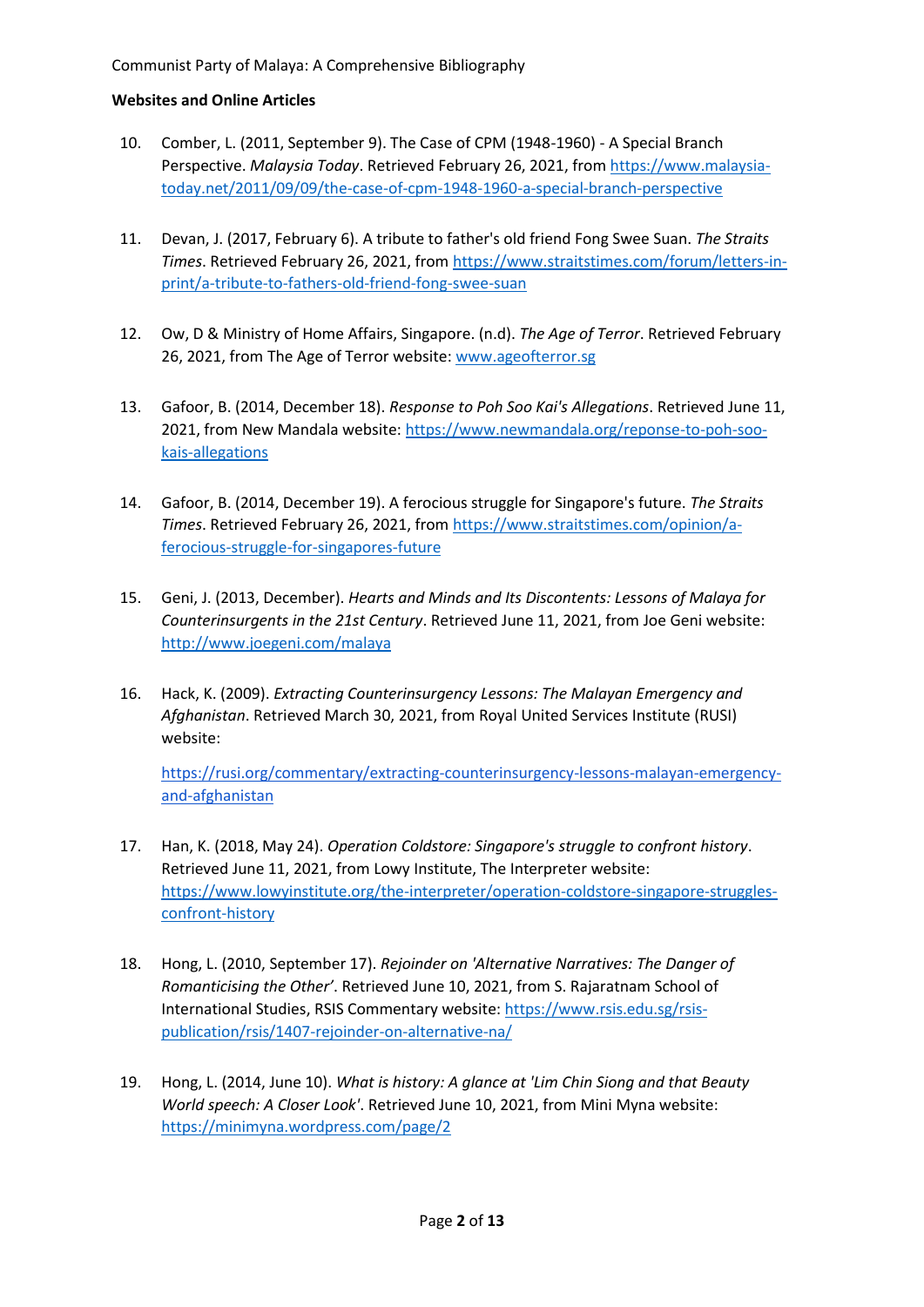#### Communist Party of Malaya: A Comprehensive Bibliography

- 20. Hong, L. (2014, September 29). *They do say the darnest things: What a to-do about Operation Coldstore*. Retrieved June 10, 2021, from Mini Myna website: [https://minimyna.wordpress.com/2014/09/29/they-do-say-the-darnest-things-what-a-to](https://minimyna.wordpress.com/2014/09/29/they-do-say-the-darnest-things-what-a-to-do-about-operation-coldstore)[do-about-operation-coldstore](https://minimyna.wordpress.com/2014/09/29/they-do-say-the-darnest-things-what-a-to-do-about-operation-coldstore)
- 21. Jasbindar, F. A. (2019, April 9). *Kenali Chin Peng, Ketua Parti Komunis Malaya Dari Sitiawan* [Chin Peng, Communist Party of Malaya Leader from Sitiawan]. Retrieved June 10, 2021, from Orang Perak website[: https://www.orangperak.com/kenali-chin-peng-ketua-parti](https://www.orangperak.com/kenali-chin-peng-ketua-parti-komunis-malaya-dari-sitiawan.html)[komunis-malaya-dari-sitiawan.html](https://www.orangperak.com/kenali-chin-peng-ketua-parti-komunis-malaya-dari-sitiawan.html)
- 22. Khoo, O. (2015, September). *On the Banning of a Film: Tan Pin Pin's To Singapore with Love*. Retrieved June 10, 2021, from Senses of Cinema website: [https://www.sensesofcinema.com/2015/documentary-in-asia/to-singapore-with-love](https://www.sensesofcinema.com/2015/documentary-in-asia/to-singapore-with-love-documentary)**[documentary](https://www.sensesofcinema.com/2015/documentary-in-asia/to-singapore-with-love-documentary)**
- 23. Kua, K. S. (2018, July 29). Commemorating the Malayan Emergency. *Malaysiakini*. Retrieved February 26, 2021, from <https://m.malaysiakini.com/news/436362>
- 24. Kuan, C. W. (n.d.). *The Malaysian Ethnic Politics and the Ghost of Communism Past*. Retrieved June 10, 2021, from Kyoto Review of Southeast Asia website: [https://kyotoreview.org/reviews/the-malaysian-ethnic-politics-and-the-ghost-of](https://kyotoreview.org/reviews/the-malaysian-ethnic-politics-and-the-ghost-of-communism-past)[communism-past](https://kyotoreview.org/reviews/the-malaysian-ethnic-politics-and-the-ghost-of-communism-past)
- 25. Loh, K. S. (2015, January 15*). An annotated bibliography of Operation Coldstore*. Retrieved June 10, 2021, from New Mandala website[: https://www.newmandala.org/the-history](https://www.newmandala.org/the-history-writes-itself-an-annotated-bibliography-of-operation-coldstore)[writes-itself-an-annotated-bibliography-of-operation-coldstore](https://www.newmandala.org/the-history-writes-itself-an-annotated-bibliography-of-operation-coldstore)
- 26. Loone, S. (2002, Jun 17). For Merdeka, women became freedom fighters during Emergency. *Malaysiakini*. Retrieved February 26, 2021, from <https://www.malaysiakini.com/news/11805>
- 27. Macintyre, S. (2002). *Sharkey, Lawrence Louis (1898-1967)*. Retrieved February 26, 2021, from Australian Dictionary of Biography, Australian National University website: <http://adb.anu.edu.au/biography/sharkey-lawrence-louis-11664/text20839>
- 28. Mahbubani, K. (2017, September 9). The Day I Lectured on Marx to Goh Keng Swee. *The Straits Times*. Retrieved February 26, 2021, from <https://www.straitstimes.com/opinion/the-day-i-lectured-on-marx-to-goh-keng-swee>
- 29. Mahbubani, K. (2019, January 20). Letter to Mr S. Rajaratnam, my mentor and teacher. *The Straits Times*. Retrieved February 26, 2021, from [https://www.straitstimes.com/singapore/letter-to-mr-s-rajaratnam-my-mentor-and](https://www.straitstimes.com/singapore/letter-to-mr-s-rajaratnam-my-mentor-and-teacher)[teacher](https://www.straitstimes.com/singapore/letter-to-mr-s-rajaratnam-my-mentor-and-teacher)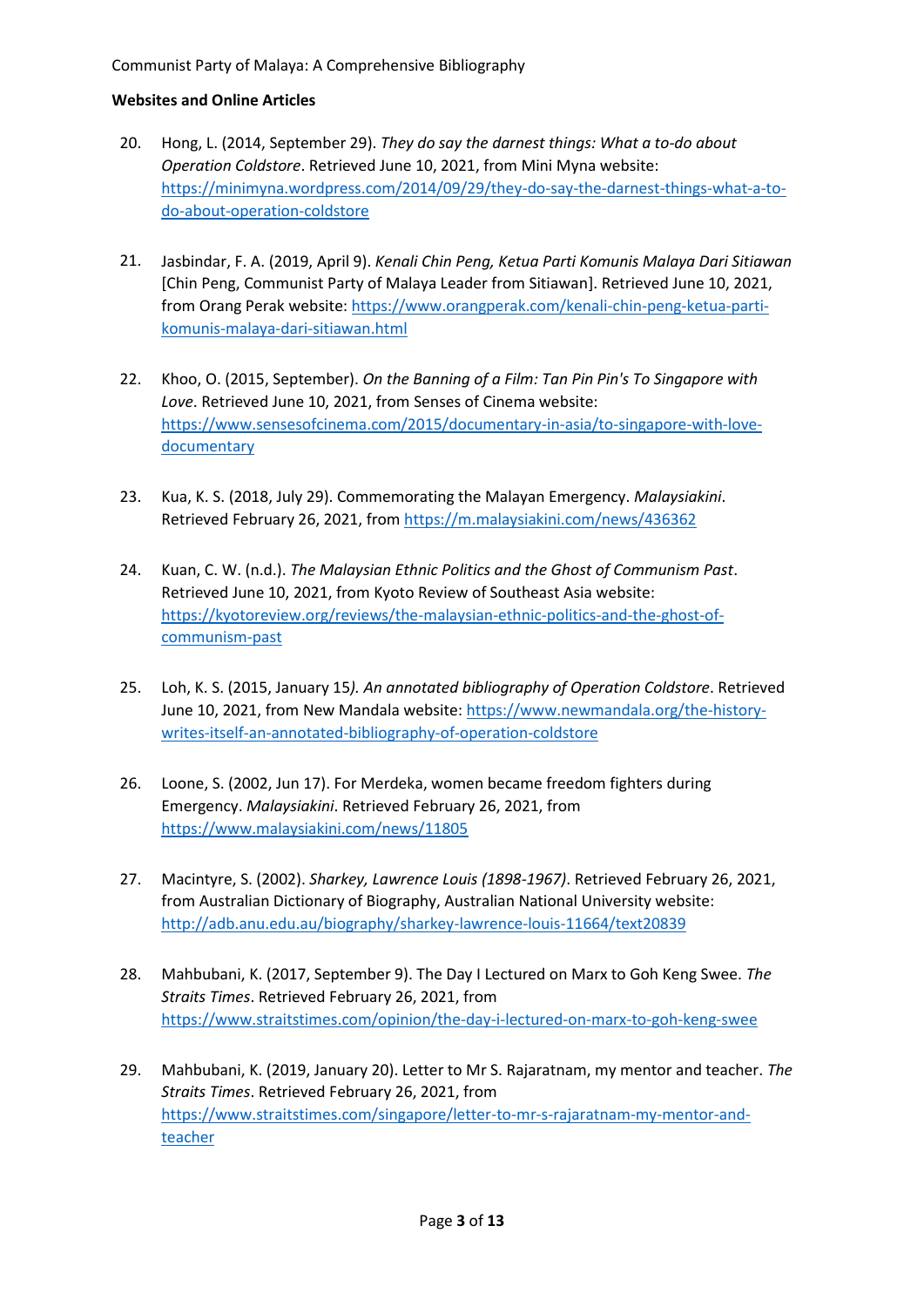- 30. Ministry of Home Affairs, Singapore. (2015). *The CPM Threat: Singaporeans' Struggle Against The Communist Party of Malaya*. Retrieved February 26, 2021, from NLB Web Archive Singapore: <https://eresources.nlb.gov.sg/webarchives/details/www.thecpmthreat.sg.html>
- 31. Mitchell, D. F. (2016, October 27). *The Malayan Emergency: How to Fight a Counterinsurgency War*. Retrieved June 10, 2021 from Warfare History Network website: [https://warfarehistorynetwork.com/daily/military-history/the-malayan-emergency-how](https://warfarehistorynetwork.com/daily/military-history/the-malayan-emergency-how-to-fight-a-counterinsurgency-war)[to-fight-a-counterinsurgency-war](https://warfarehistorynetwork.com/daily/military-history/the-malayan-emergency-how-to-fight-a-counterinsurgency-war)
- 32. National Army Museum, United Kingdom. (n.d.). *Empire: Malayan Emergency*. Retrieved February 26, 2021, from National Army Museum, UK website: <https://www.nam.ac.uk/explore/malayan-emergency>
- 33. National Army Museum, United Kingdom. (n.d.). *Gerald Templer: The Smiling Tiger*. Retrieved February 26, 2021, from National Army Museum, UK website: <https://www.nam.ac.uk/explore/gerald-templer-smiling-tiger>
- 34. National Library Board. (2006). *[Labour Front](https://eresources.nlb.gov.sg/infopedia/articles/SIP_1149_2010-06-14.html)* written by Chia, Joshua Yeong Jia. Retrieved June 8, 2021, from Singapore Infopedia.
- 35. National Library Board. (2008). *[Barisan Socialis](https://eresources.nlb.gov.sg/infopedia/articles/SIP_1148_2008-11-30.html)* written by Chia, Joshua Yeong Jia. Retrieved June 8, 2021, from Singapore Infopedia.
- 36. National Library Board. (2008). *[Singapore Association of Trade Unions](https://eresources.nlb.gov.sg/infopedia/articles/SIP_1237_2008-11-30.html)* written by Chia, Joshua Yeong Jia. Retrieved June 8, 2021, from Singapore Infopedia.
- 37. National Library Board. (2009). *[James Joseph Puthucheary](https://eresources.nlb.gov.sg/infopedia/articles/SIP_1471_2009-02-24.html)* written by Lee, Hwee Hoon. Retrieved June 8, 2021, from Singapore Infopedia.
- 38. National Library Board. (2009). *[Jamit Singh](https://eresources.nlb.gov.sg/infopedia/articles/SIP_1415_2009-01-12.html)* written by Lee, Hwee Hoon. Retrieved June 8, 2021, from Singapore Infopedia.
- 39. National Library Board. (2012). *[1955 Singapore Harbour Board Staff Association Strike](https://eresources.nlb.gov.sg/infopedia/articles/SIP_1242_2012-04-30.html)* written by Jasli, Tettyana. Retrieved June 8, 2021, from Singapore Infopedia.
- 40. National Library Board. (2013). *[Chia Thye Poh](https://eresources.nlb.gov.sg/infopedia/articles/SIP_2013-05-22_180815.html)* written by Chua, Alvin. Retrieved June 8, 2021, from Singapore Infopedia.
- 41. National Library Board. (2013). *[Fong Chong Pik](https://eresources.nlb.gov.sg/infopedia/articles/SIP_2013-07-12_103126.html)* written by Kok, Jaime. Retrieved June 8, 2021, from Singapore Infopedia.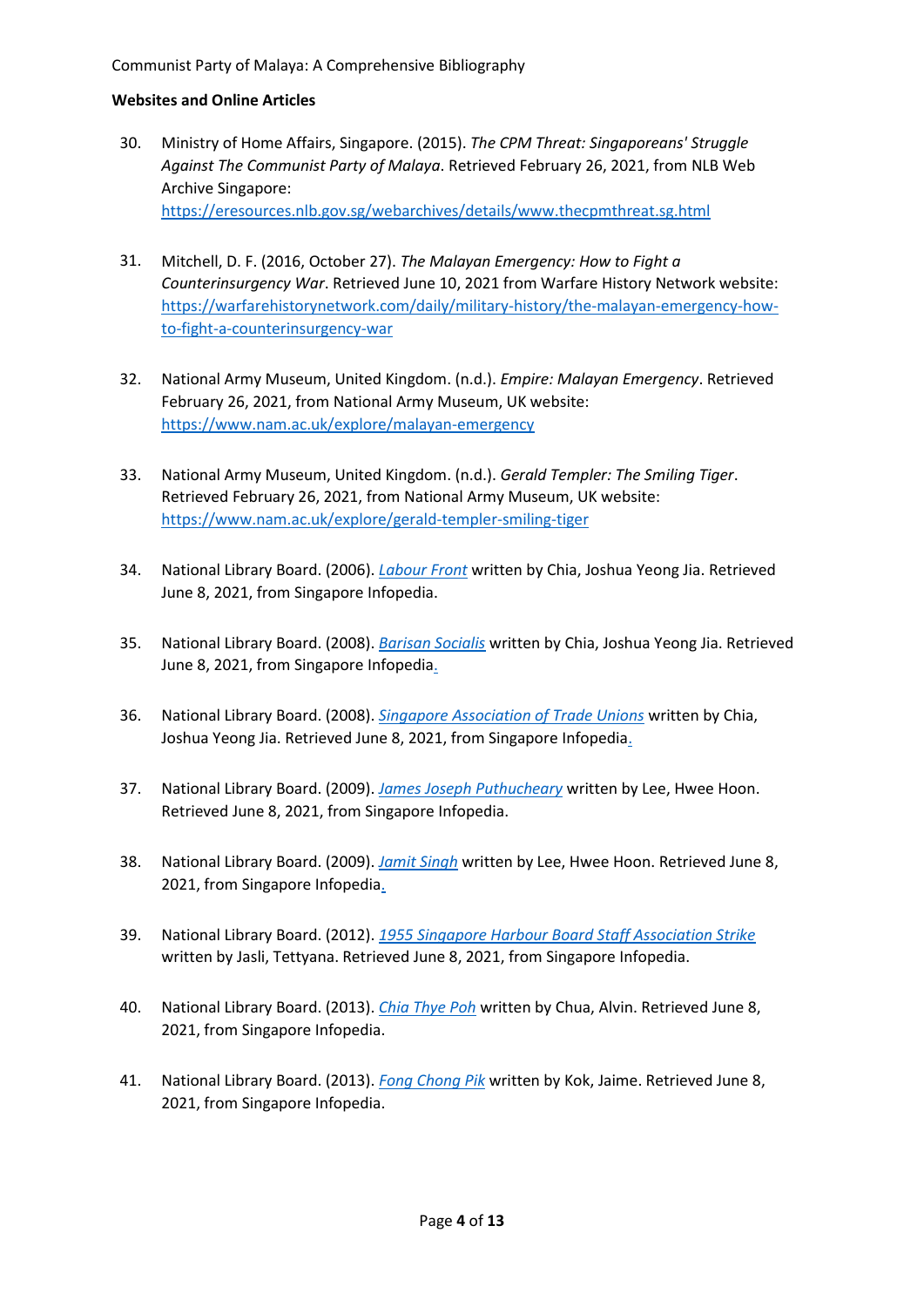- 42. National Library Board. (2014). *[1955 Legislative Assembly general election](https://eresources.nlb.gov.sg/infopedia/articles/SIP_2014-07-07_134339.html)* written by Lim, Tin Seng. Retrieved June 8, 2021, from Singapore Infopedia.
- 43. National Library Board. (2014). *[Force 136 \(Operation Gustavus in Malaya\)](https://eresources.nlb.gov.sg/infopedia/articles/SIP_68_2005-02-02.html)* written by Chow, Alex. Retrieved June 8, 2021, from Singapore Infopedia.
- 44. National Library Board. (2014). *[Hock Lee bus strike and riot](https://eresources.nlb.gov.sg/infopedia/articles/SIP_4_2005-01-06.html)* written by Ho, Stephanie. Retrieved June 8, 2021, from Singapore Infopedia.
- 45. National Library Board. (2014). *[Lim Hock Siew](https://eresources.nlb.gov.sg/infopedia/articles/SIP_2014-11-27_174645.html)* written by Chua, Alvin. Retrieved June 8, 2021, from Singapore Infopedia.
- 46. National Library Board. (2014). *[Nanyang University's student activism](https://eresources.nlb.gov.sg/infopedia/articles/SIP_2014-04-10_153052.html)*. Retrieved June 8, 2021, from Singapore Infopedia.
- 47. National Library Board. (2014). *[White Paper on Bilingual Education in Chinese-Medium](https://eresources.nlb.gov.sg/infopedia/articles/SIP_2014-07-07_134145.html)  [Schools](https://eresources.nlb.gov.sg/infopedia/articles/SIP_2014-07-07_134145.html)* written by Lim, Tin Seng. Retrieved June 8, 2021, from Singapore Infopedia.
- 48. National Library Board. (2015). *[People's Action Party: Pre-independence years](https://eresources.nlb.gov.sg/infopedia/articles/SIP_2015-02-04_094340.html)* written by Sim, Cheryl. Retrieved June 8, 2021, from Singapore Infopedia.
- 49. National Library Board. (2016). *[Dennis Bloodworth](https://eresources.nlb.gov.sg/infopedia/articles/SIP_1514_2009-04-25.html)* written by Sathisan, Dinesh. Retrieved June 8, 2021, from Singapore Infopedia.
- 50. National Library Board. (2016). *[Kreta Ayer incident \(1927\)](https://eresources.nlb.gov.sg/infopedia/articles/SIP_95_2005-01-06.html)* written by Tan, Bonny. Retrieved June 8, 2021, from Singapore Infopedia.
- 51. National Library Board. (2016). *[Lim Chin Siong](https://eresources.nlb.gov.sg/infopedia/articles/SIP_1462_2009-02-18.html)* written by Wong, Hongyi. Retrieved June 8, 2021, from Singapore Infopedia.
- 52. National Library Board. (2016). *[National Service Riots of 1954](https://eresources.nlb.gov.sg/infopedia/articles/SIP_1202_2006-07-28.html)* written by Abd Rahman, Nor-Afidah. Retrieved June 8, 2021, from Singapore Infopedia.
- 53. National Library Board. (2016). *Said [Zahari](https://eresources.nlb.gov.sg/infopedia/articles/SIP_1864_2012-01-09.html)* written by Chua, Alvin. Retrieved June 8, 2021, from Singapore Infopedia.
- 54. National Library Board. (2016). *[Tan Sri Abdul Samad Ismail](https://eresources.nlb.gov.sg/infopedia/articles/SIP_166_2005-01-20.html)* written by Abd Rahman, Nor-Afidah. Retrieved June 8, 2021, from Singapore Infopedia.
- 55. National Library Board. (2017). *[Fong Swee Suan](https://eresources.nlb.gov.sg/infopedia/articles/SIP_2013-07-29_173512.html)* written by Koh, Jaime. Retrieved June 8, 2021, from Singapore Infopedia.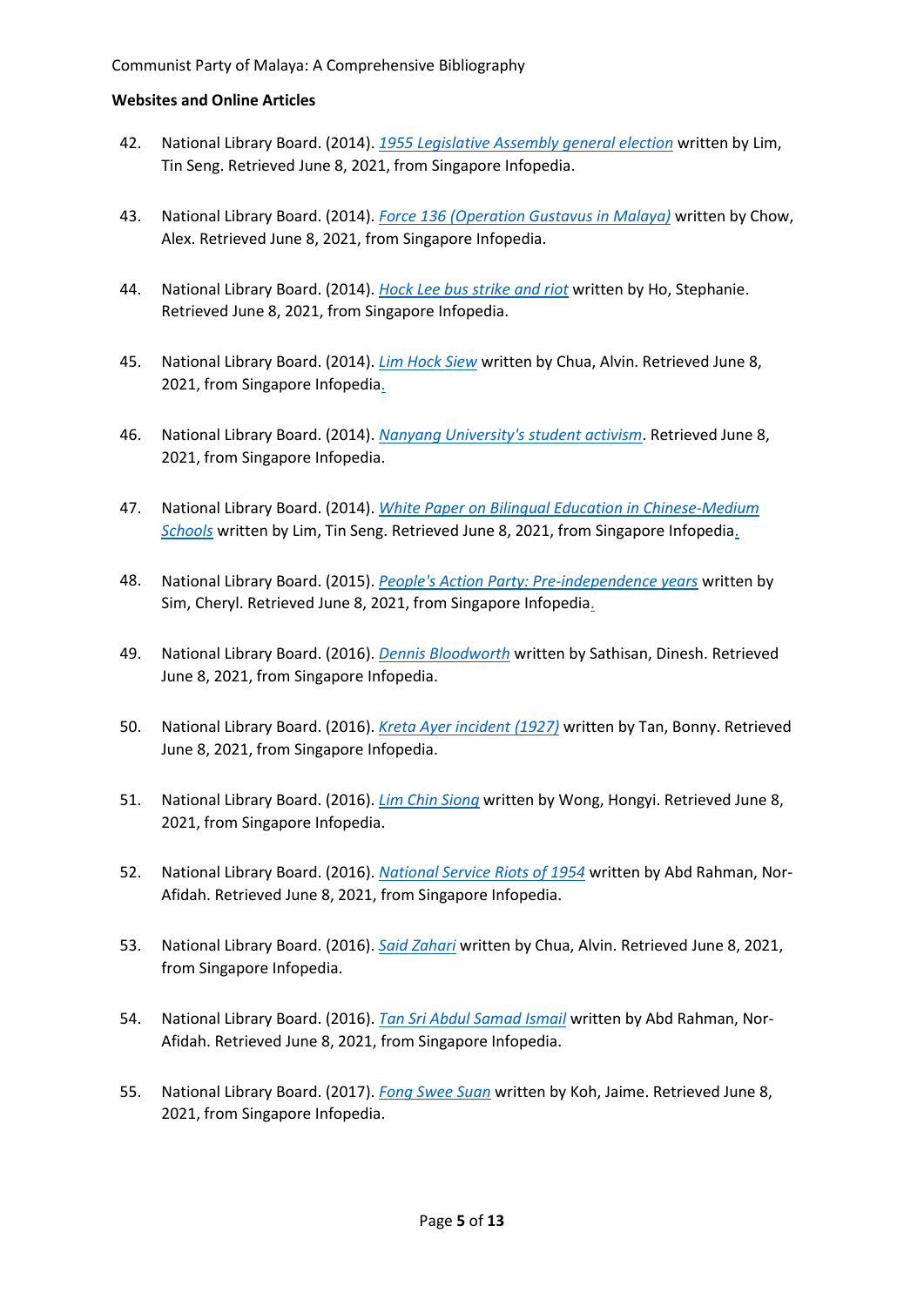- 56. National Library Board. (2017). *[Singapore Trades Union Congress](https://eresources.nlb.gov.sg/infopedia/articles/SIP_1236_2008-11-30.html)* written by Chia, Joshua Yeong Jia. Retrieved June 8, 2021, from Singapore Infopedia.
- 57. National Library Board. (2018). *[Communist Party of Malaya](https://eresources.nlb.gov.sg/infopedia/articles/SIP_2018-03-28_141257.html)* written by Tay, Shereen. Retrieved June 8, 2021, from Singapore Infopedia.
- 58. National Library Board. (2019). *[Federation of Malaysia](https://eresources.nlb.gov.sg/infopedia/articles/SIP_2019-07-15_170844.html)* written by Lee, Meiyu. Retrieved June 8, 2021, from Singapore Infopedia.
- 59. National Library Board. (2019). *[Malayan Emergency](https://eresources.nlb.gov.sg/infopedia/articles/SIP_2019-06-12_145539.html)* written by Liviniyah, P. Retrieved June 8, 2021, from Singapore Infopedia.
- 60. National Library Board. (2019). *[Malayan People's Anti-Japanese Army](https://eresources.nlb.gov.sg/infopedia/articles/SIP_905_2004-12-23.html)* written by Wong, Heng. Retrieved June 8, 2021, from Singapore Infopedia.
- 61. Ng, J. S. C. (n.d.). *'When The Reds Go Marching In'*. Retrieved June 8, 2021, from End of Empire, the Nordic Institute of Asian Studies website: [www.endofempire.asia/0817-5](http://www.endofempire.asia/0817-5-when-the-reds-go-marching-in-3) [when-the-reds-go-marching-in-3](http://www.endofempire.asia/0817-5-when-the-reds-go-marching-in-3)
- 62. Ng, Z. X. (2020, August 7). *Banned in Singapore, This Film Asks Necessary Questions About What It Means To Love Your Country*. Retrieved June 8, 2021, from RICE [Affairs and Culture for Contemporary Asia] website: [https://www.ricemedia.co/current-affairs](https://www.ricemedia.co/current-affairs-commentary-to-singapore-with-love)[commentary-to-singapore-with-love](https://www.ricemedia.co/current-affairs-commentary-to-singapore-with-love)
- 63. Ong, W. C. (2015, December 9). Singapore Story 2.0: Strengthening the core. *Today*. Retrieved February 26, 2021, from [https://www.todayonline.com/commentary/singapore](https://www.todayonline.com/commentary/singapore-story-20-strengthening-core)[story-20-strengthening-core.](https://www.todayonline.com/commentary/singapore-story-20-strengthening-core)
- 64. Ong, W. C. (2019, December 2). Negotiating the end of cross-border insurgency. *Bangkok Post*. Retrieved February 26, 2021, from [https://www.bangkokpost.com/opinion/opinion/1806424/negotiating-the-end-of-cross](https://www.bangkokpost.com/opinion/opinion/1806424/negotiating-the-end-of-cross-border-insurgency)[border-insurgency](https://www.bangkokpost.com/opinion/opinion/1806424/negotiating-the-end-of-cross-border-insurgency)
- 65. Ong, W. C. (2020, October 18). Looking back at the 'forgotten' communist insurgency in Sarawak. *New Straits Times*. Retrieved February 26, 2021, from [www.nst.com.my/amp/opinion/columnists/2020/10/633284/looking-back-forgotten](http://www.nst.com.my/amp/opinion/columnists/2020/10/633284/looking-back-forgotten-communist-insurgency-sarawak)[communist-insurgency-sarawak](http://www.nst.com.my/amp/opinion/columnists/2020/10/633284/looking-back-forgotten-communist-insurgency-sarawak)
- 66. Ong, W. C. (2010, April 29). *The Singapore Story: More Than a State-imposed Narrative*. Retrieved June 4, 2021, from S. Rajaratnam School of International Studies, RSIS Commentary website: [https://www.rsis.edu.sg/rsis-publication/idss/1334-the-singapore](https://www.rsis.edu.sg/rsis-publication/idss/1334-the-singapore-story-more-than/)[story-more-than/](https://www.rsis.edu.sg/rsis-publication/idss/1334-the-singapore-story-more-than/)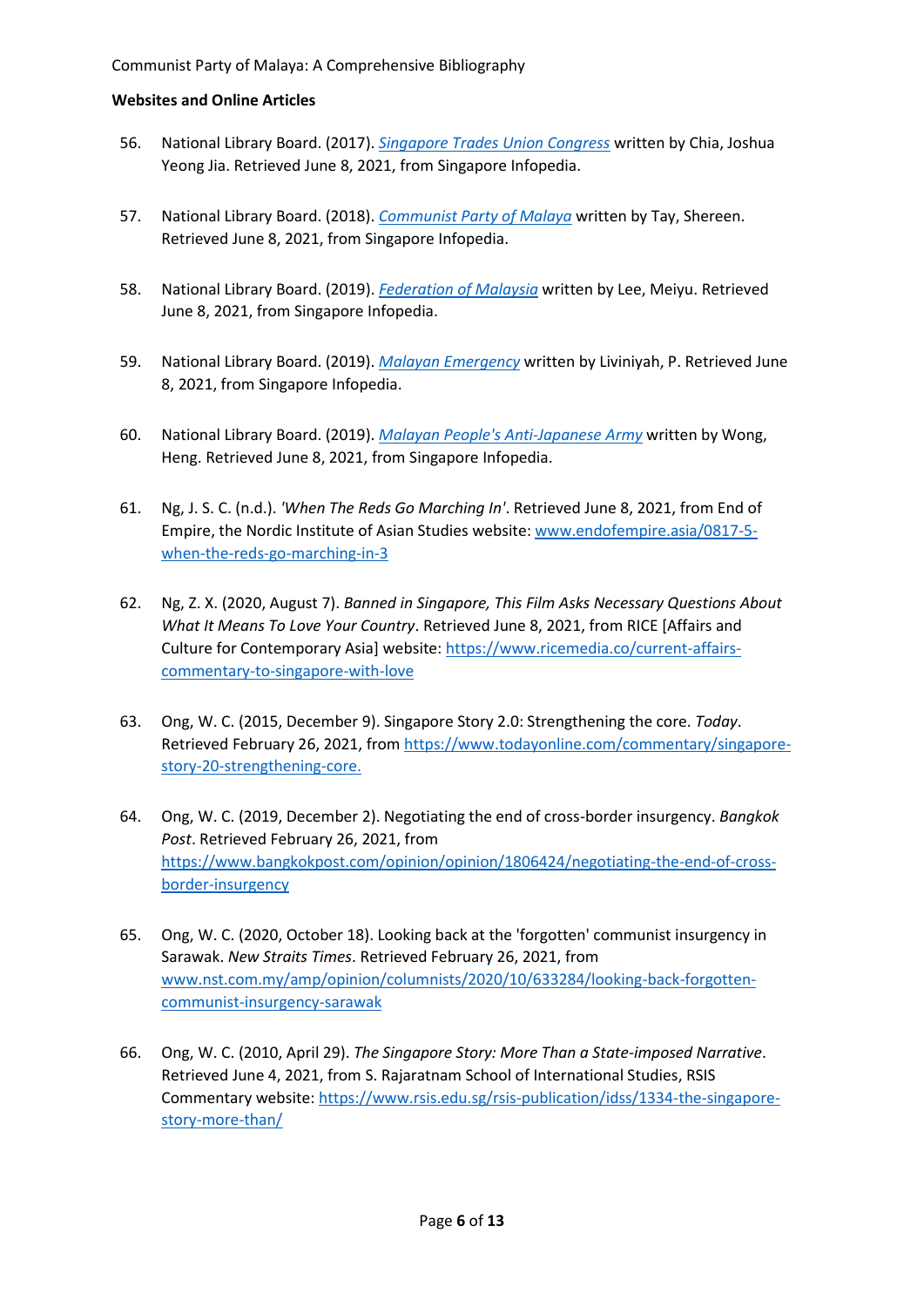#### Communist Party of Malaya: A Comprehensive Bibliography

- 67. Ong, W. C. (2010, September 14). *Alternative Narratives: The Danger of Romanticising the Other*. Retrieved June 4, 2021, from S. Rajaratnam School of International Studies, RSIS Commentary website: [https://www.rsis.edu.sg/rsis-publication/idss/1403-alternative](https://www.rsis.edu.sg/rsis-publication/idss/1403-alternative-narratives-the-da/)[narratives-the-da/](https://www.rsis.edu.sg/rsis-publication/idss/1403-alternative-narratives-the-da/)
- 68. Ong, W. C. (2010, September 17). *Alternative Narratives: Why I Wrote It*. Retrieved June 4, 2021, from S. Rajaratnam School of International Studies, RSIS Commentary website: <https://www.rsis.edu.sg/rsis-publication/idss/1408-alternative-narratives-why-i/>
- 69. Ong, W. C. (2013, October 2). *The Demise of Chin Peng: End of the Classical Counterinsurgency Era?*. Retrieved June 4, 2021, from S. Rajaratnam School of International Studies, RSIS Commentary website: [https://www.rsis.edu.sg/rsis](https://www.rsis.edu.sg/rsis-publication/idss/2069-the-demise-of-chin-peng-end-o/)[publication/idss/2069-the-demise-of-chin-peng-end-o/](https://www.rsis.edu.sg/rsis-publication/idss/2069-the-demise-of-chin-peng-end-o/)
- 70. Ong, W. C & Ramakrishna, K. (2013, October 10). *The Second Emergency (1968-1989): A Reassessment of CPM's Armed Revolution*. Retrieved June 4, 2021, from S. Rajaratnam School of International Studies, RSIS Commentary website: [https://www.rsis.edu.sg/rsis](https://www.rsis.edu.sg/rsis-publication/cens/2079-the-second-emergency-1968-198/)[publication/cens/2079-the-second-emergency-1968-198/](https://www.rsis.edu.sg/rsis-publication/cens/2079-the-second-emergency-1968-198/)
- 71. Ong, W. C & Ramakrishna, K. (2013, October 15). Chin Peng's 'forgotten' insurgency that failed. *Today*. Retrieved February 26, 2021, from <https://www.todayonline.com/singapore/forgotten-insurgency-failed>
- 72. Online Citizen. (2013, November 15). *What is it about the Singapore/Malaya merger and Operation Coldstore?*. Retrieved February 26, 2021, from [https://www.onlinecitizenasia.com/2013/11/15/what-is-it-about-the-singaporemalaya](https://www.onlinecitizenasia.com/2013/11/15/what-is-it-about-the-singaporemalaya-merger-and-operation-coldstore)[merger-and-operation-coldstore](https://www.onlinecitizenasia.com/2013/11/15/what-is-it-about-the-singaporemalaya-merger-and-operation-coldstore)
- 73. Online Citizen. (2013, December 6). *United Front were no communists: British intelligence*. Retrieved February 26, 2021, from The Online Citizen website: [https://www.theonlinecitizen.com/2013/12/06/united-front-were-no-communists-british](https://www.theonlinecitizen.com/2013/12/06/united-front-were-no-communists-british-intelligence)**[intelligence](https://www.theonlinecitizen.com/2013/12/06/united-front-were-no-communists-british-intelligence)**
- 74. Piccini, J. (2017, November 13). *A Dangerous Disease to Catch: Overseas Student Activism in Australia during the 1970s*. Retrieved June 4, 2021, from Australian Policy and History, APH Essay website[: https://aph.org.au/2017/11/a-dangerous-disease-to-catch-overseas](https://aph.org.au/2017/11/a-dangerous-disease-to-catch-overseas-student-activism-in-australia-during-the-1970s)[student-activism-in-australia-during-the-1970s](https://aph.org.au/2017/11/a-dangerous-disease-to-catch-overseas-student-activism-in-australia-during-the-1970s)
- 75. Poh, S. K. (2014, December 3). *Singapore's 'Battle for Merger' revisited*. Retrieved June 11, 2021, from New Mandala website: [https://www.newmandala.org/singapores-battle-for](https://www.newmandala.org/singapores-battle-for-merger-revisited)[merger-revisited](https://www.newmandala.org/singapores-battle-for-merger-revisited)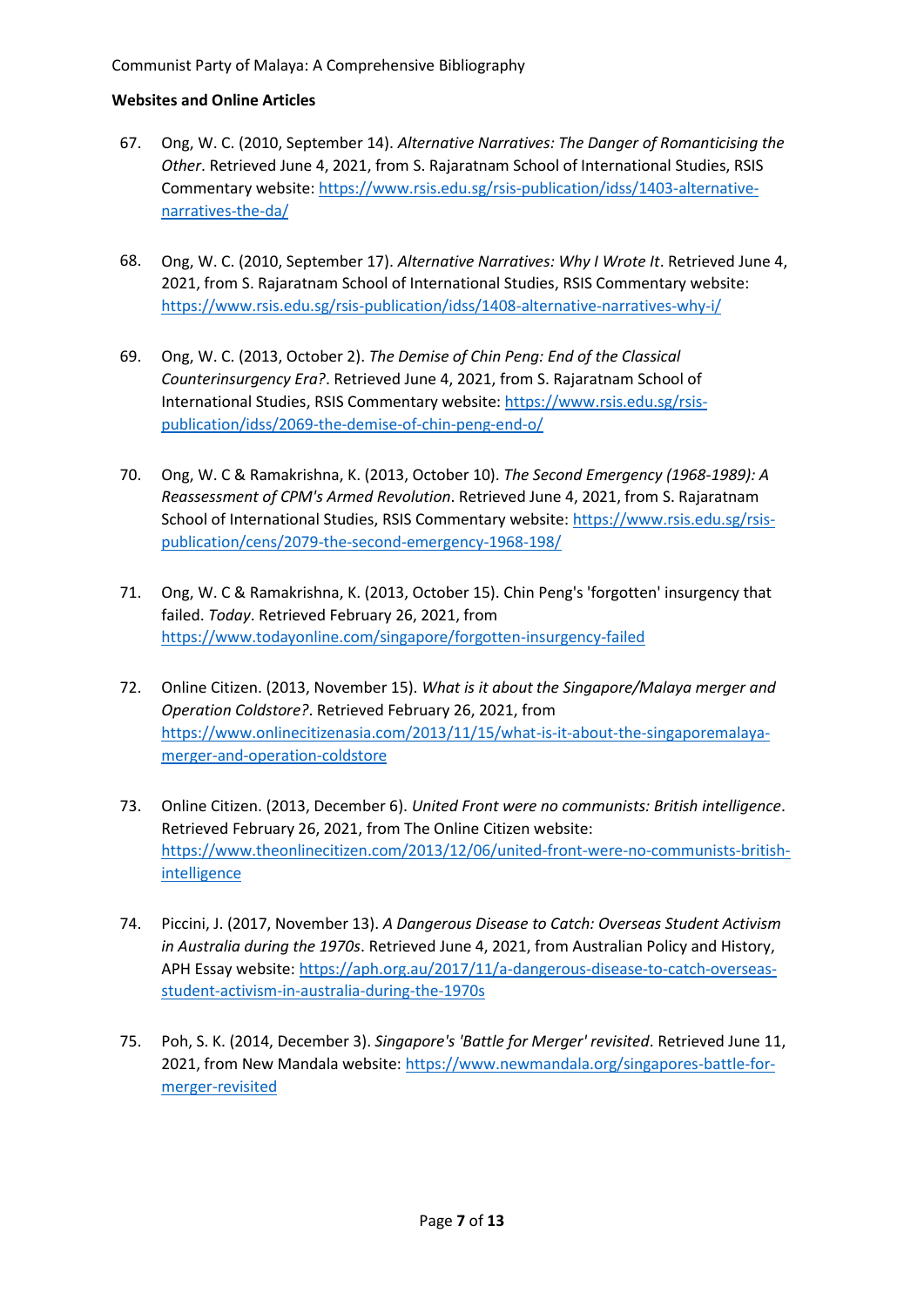- 76. Povera, A. (2019, November 28). 'Communists hurt people of all races'. *New Straits Times*. Retrieved February 26, 2021, from [https://www.nst.com.my/news/exclusive/2019/11/542815/communists-hurt-people-all](https://www.nst.com.my/news/exclusive/2019/11/542815/communists-hurt-people-all-races)[races](https://www.nst.com.my/news/exclusive/2019/11/542815/communists-hurt-people-all-races)
- 77. Ramakrishna, K. (2013, September 30). Chin Peng: A fanatic but no hero. *Today*. Retrieved February 26, 2021, from [https://www.todayonline.com/singapore/chin-peng-fanatic-no](https://www.todayonline.com/singapore/chin-peng-fanatic-no-hero)[hero](https://www.todayonline.com/singapore/chin-peng-fanatic-no-hero)
- 78. Ramakrishna, K. (2014, December 10). If Singapore was ruled by Barisan Sosialis. *Today*. Retrieved February 26, 2021, from [https://www.todayonline.com/commentary/if](https://www.todayonline.com/commentary/if-singapore-was-ruled-barisan-sosialis)[singapore-was-ruled-barisan-sosialis](https://www.todayonline.com/commentary/if-singapore-was-ruled-barisan-sosialis)
- 79. Ramakrishna, K. (2014, December 12). *Singapore's Struggle Against CPM: What If the Barisan Sosialis Had Won?*. Retrieved June 4, 2021, from S. Rajaratnam School of International Studies, RSIS Commentary website: [https://www.rsis.edu.sg/rsis](https://www.rsis.edu.sg/rsis-publication/cens/co14246-singapores-struggle-against-cpm-what-if-the-barisan-sosialis-had-won/)[publication/cens/co14246-singapores-struggle-against-cpm-what-if-the-barisan-sosialis](https://www.rsis.edu.sg/rsis-publication/cens/co14246-singapores-struggle-against-cpm-what-if-the-barisan-sosialis-had-won/)[had-won/](https://www.rsis.edu.sg/rsis-publication/cens/co14246-singapores-struggle-against-cpm-what-if-the-barisan-sosialis-had-won/)
- 80. Ramakrishna, K. (2014, June 4). *Lim Chin Siong and that Beauty World Speech: A Closer Look*. Retrieved June 4, 2021, from the Institute of Policy Studies, Singapore, IPS Commons. website: [https://www.ipscommons.sg/lim-chin-siong-and-that-beauty-world-speech-a](https://www.ipscommons.sg/lim-chin-siong-and-that-beauty-world-speech-a-closer-look)[closer-look](https://www.ipscommons.sg/lim-chin-siong-and-that-beauty-world-speech-a-closer-look)
- 81. Ramakrishna, K. (2015, February 23). *Revisiting Operation Coldstore: Deconstructing the "Original Sin"*. Retrieved June 4, 2021, from S. Rajaratnam School of International Studies, RSIS Commentary website[: https://www.rsis.edu.sg/rsis-publication/cens/co15036](https://www.rsis.edu.sg/rsis-publication/cens/co15036-revisiting-operation-coldstore-deconstructing-the-original-sin/) [revisiting-operation-coldstore-deconstructing-the-original-sin/](https://www.rsis.edu.sg/rsis-publication/cens/co15036-revisiting-operation-coldstore-deconstructing-the-original-sin/)
- 82. Ramakrishna, K. (2015, March 25). *Lee Kuan Yew: The 'Engine' That Was 'Too Big For The Boat'*. Retrieved June 4, 2021, from S. Rajaratnam School of International Studies, RSIS Commentary website: [https://www.rsis.edu.sg/rsis-publication/cens/co15065-lee-kuan](https://www.rsis.edu.sg/rsis-publication/cens/co15065-lee-kuan-yew-the-engine-that-was-too-big-for-the-boat/#.YMLmn_kzY2w)[yew-the-engine-that-was-too-big-for-the-boat/](https://www.rsis.edu.sg/rsis-publication/cens/co15065-lee-kuan-yew-the-engine-that-was-too-big-for-the-boat/#.YMLmn_kzY2w)
- 83. Ramakrishna, K. (2016, August 24). *Remembering SR Nathan - A Man For All Seasons*. Retrieved June 4, 2021, from S. Rajaratnam School of International Studies, RSIS Commentary website: [https://www.rsis.edu.sg/rsis-publication/nssp/co16216](https://www.rsis.edu.sg/rsis-publication/nssp/co16216-remembering-sr-nathan-a-man-for-all-seasons) [remembering-sr-nathan-a-man-for-all-seasons](https://www.rsis.edu.sg/rsis-publication/nssp/co16216-remembering-sr-nathan-a-man-for-all-seasons)
- 84. Ramakrishna, K. (2018, April 4). Operation Coldstore and the perils of academic misinformation. *The Straits Times*. Retrieved February 26, 2021, from [https://www.straitstimes.com/opinion/operation-coldstore-and-the-perils-of-academic](https://www.straitstimes.com/opinion/operation-coldstore-and-the-perils-of-academic-misinformation)[misinformation](https://www.straitstimes.com/opinion/operation-coldstore-and-the-perils-of-academic-misinformation)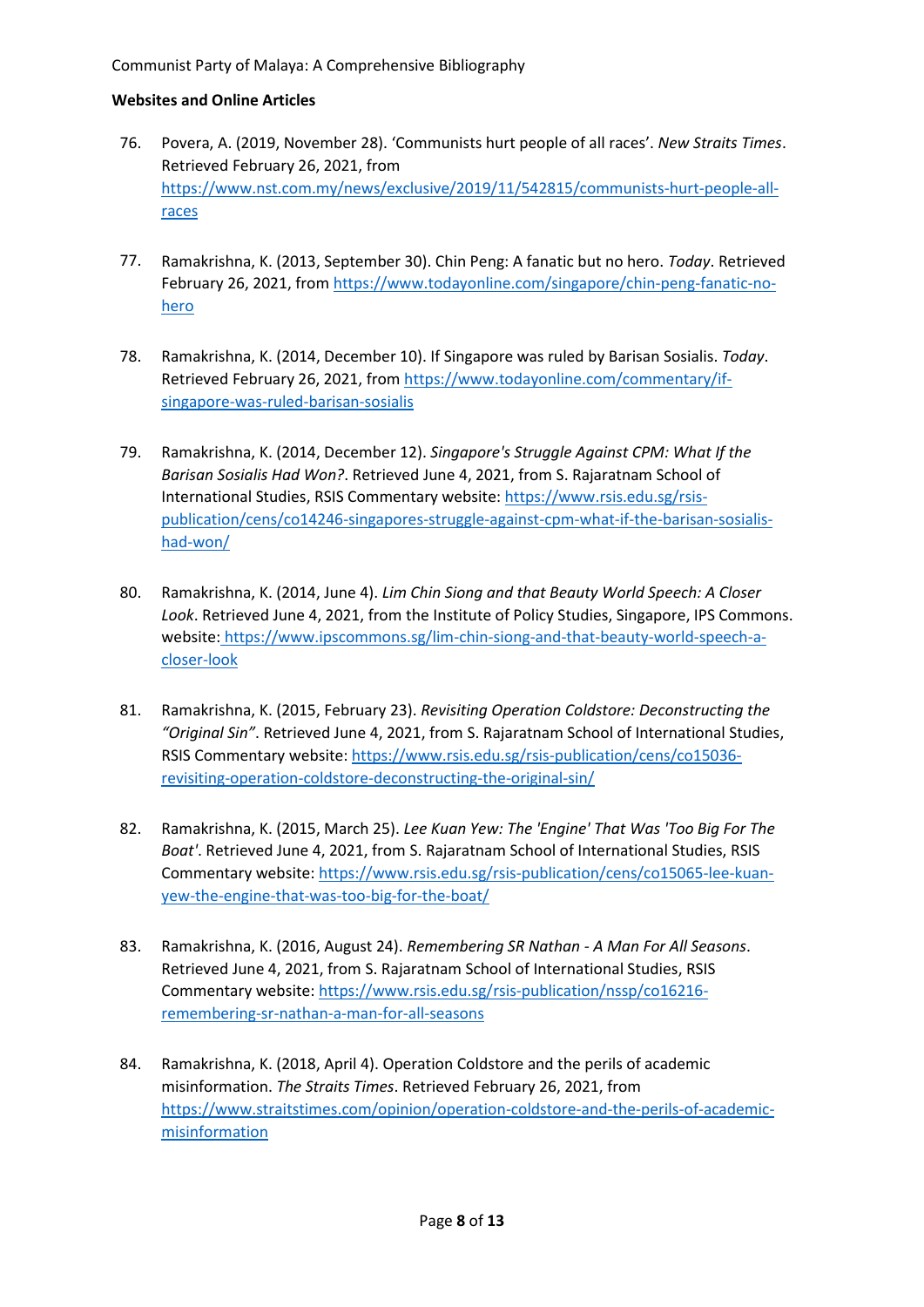- 85. Ray, S. (2015, January 12). *Review: To Singapore with Love*. Retrieved June 10, 2021, from New Mandala website: <https://www.newmandala.org/review-to-singapore-with-love>
- 86. S/pores. (2011, June 5). *Tan Jing Quee (1939-2011): setting new directions in Singapore studies*. Retrieved June 10, 2021, from S/pores website: [https://s-pores.com/2011/06/tan](https://s-pores.com/2011/06/tan-jing-quee)[jing-quee](https://s-pores.com/2011/06/tan-jing-quee)
- 87. Sahabat Rakyat Malaysia. (2014, February 8). 林清祥《答问》遗稿片段 *Lin Qing Xiang "Dawen" Yigao Pianduan* [Part of Lim Chin Siong's Q&A Posthumous Manuscript]. Retrieved June 10, 2021, from Sahabat Rakyat Malaysia website: <https://sahabatrakyatmy.blogspot.com/2014/08/blog-post.html>
- 88. Sindie. (2017, February). ShoutOUT! Banned film 'Absent Without Leave' 不即不离 *premieres online for Malaysian audience on 28 Feb*. Retrieved June 10, 2021, from SINdie website[: https://www.sindie.sg/2017/02/shoutout-banned-film-absent-without.html](https://www.sindie.sg/2017/02/shoutout-banned-film-absent-without.html)
- 89. Sundareson, S. (2019, December 3). No forgiving atrocities of Chin Peng and the CPM. *New Straits Times*. Retrieved February 26, 2021, from [https://www.nst.com.my/opinion/letters/2019/12/544119/no-forgiving-atrocities-chin](https://www.nst.com.my/opinion/letters/2019/12/544119/no-forgiving-atrocities-chin-peng-and-cpm)[peng-and-cpm](https://www.nst.com.my/opinion/letters/2019/12/544119/no-forgiving-atrocities-chin-peng-and-cpm)
- 90. Tan, B. (2012, March 25). We Survived a Communist Ambush. *New Straits Times*. Retrieved June 7, 2021, from ProQuest Central via NLB's eResources website: <https://eresources.nlb.gov.sg/main>
- 91. Tan, B. (2016, March 19). Terror series brings to life Malayan Emergency. *The Straits Times*. Retrieved February 26, 2021, from [https://www.straitstimes.com/singapore/terror-series](https://www.straitstimes.com/singapore/terror-series-brings-to-life-malayan-emergency)[brings-to-life-malayan-emergency](https://www.straitstimes.com/singapore/terror-series-brings-to-life-malayan-emergency)
- 92. Tan, J. Q. (2007, April 10). *Ho Piao: A Personal Recollection and Appreciation*. Retrieved June 10, 2021, from S/pores website: <http://s-pores.com/2007/04/ho-piao>
- 93. Teh, A. L. S. (2019, January 23). The last days of the Malayan Communist Party played out at a historic tunnel. *New Straits Times*. Retrieved February 26, 2021, from [https://www.nst.com.my/lifestyle/pulse/2019/01/453423/last-days-malayan-communist](https://www.nst.com.my/lifestyle/pulse/2019/01/453423/last-days-malayan-communist-party-played-out-historic-tunnel)[party-played-out-historic-tunnel](https://www.nst.com.my/lifestyle/pulse/2019/01/453423/last-days-malayan-communist-party-played-out-historic-tunnel)
- 94. SGHISTORICITY. (2017, August 7). The Confessions of Lim Hock Koon. Retrieved Retrieved June 11, 2021, from SGHISTORICITY website: <https://sghistoricity.wordpress.com/2017/08/07/the-confessions-of-lim-hock-koon/>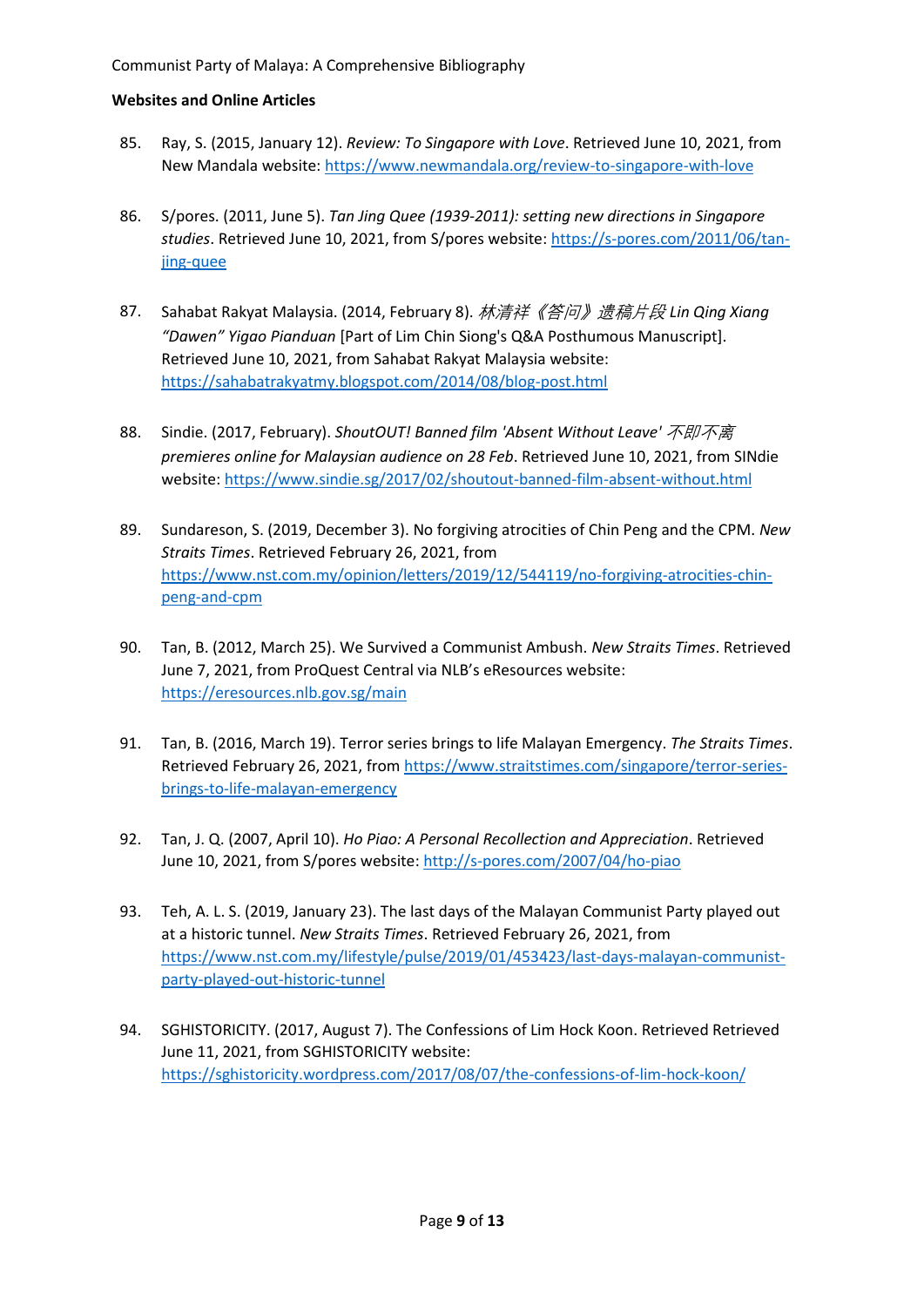- 95. Singapore International Festival of Arts. (n.d.). *The Mysterious Lai Teck* 神秘莱特. Retrieved June 11, 2021, from Singapore International Festival of Arts website: <https://www.sifa.sg/programmes/theatre/the-mysterious-lai-teck>
- 96. Thum, P. T. (2018, March 1). *Remembering Coldstore: Former detainees speak*. Retrieved June 11, 2021, from New Naratif website: [https://newnaratif.com/journalism/remembering-coldstore-singapores-former-detainees](https://newnaratif.com/journalism/remembering-coldstore-singapores-former-detainees-speak)[speak](https://newnaratif.com/journalism/remembering-coldstore-singapores-former-detainees-speak)
- 97. Thum, P. T. (2017, September 9). *Justifying Colonial Rule in Post-Colonial Singapore*. Retrieved June 11, 2021, from New Naratif website: <https://newnaratif.com/research/justifying-colonial-rule-in-post-colonial-singapore>
- 98. Vengadesan, M. (2009, November 29). At Peace in their Village. *The Star*. Retrieved February 26, 2021, fro[m https://www.thestar.com.my/opinion/columnists/watching-the](https://www.thestar.com.my/opinion/columnists/watching-the-world/2009/11/29/at-peace-in-their-village)[world/2009/11/29/at-peace-in-their-village](https://www.thestar.com.my/opinion/columnists/watching-the-world/2009/11/29/at-peace-in-their-village)
- 99. 'We had to expose the communists'. (2014, October 10). *Today*. Retrieved February 26, 2021, from <https://www.todayonline.com/singapore/we-had-expose-communists>
- 100. Yin, S. L. (2012, April 10). *Political policing: from Britain to Malaysia - Part 1*. Retrieved June 11, 2021, from New Mandala website[: https://www.newmandala.org/political-policing](https://www.newmandala.org/political-policing-from-britain-to-malaysia-part-1/)[from-britain-to-malaysia-part-1/](https://www.newmandala.org/political-policing-from-britain-to-malaysia-part-1/)
- 101. 柏丞 [Bo Cheng]. (2016, September 19). 中共支持马来亚共产党闹革命始末 *Zhonggong Zhichi Malaiya Gongchandang Nao Geming Shimo* [The Whole Story about the Communist Party of China's Support for the Communist Party of Malaya's Revolution]. Retrieved February 26, 2021, from Duo Wei News website[: https://www.dwnews.com/](https://www.dwnews.com/中国/59769761/中共支持马来亚共产党闹革命始末)[中国](https://www.dwnews.com/中国/59769761/中共支持马来亚共产党闹革命始末) [/59769761/](https://www.dwnews.com/中国/59769761/中共支持马来亚共产党闹革命始末)[中共支持马来亚共产党闹革命始末](https://www.dwnews.com/中国/59769761/中共支持马来亚共产党闹革命始末)
- 102. 高义 [Gao Yi] (Ed.). (2017, March 4). 中共输出暴力革命*,*东南亚国家"排华"一波波*(*一*):*毛 泽东一句话 马来西亚共产党陷斗争绝境 *Zhonggong Shuchu Baoli Geming Dongnanya Guojia Paihua Yibobo: Mao Zedong Yi Ju Hua Malaiya Gongchandang Xian Douzheng Juejing* [Communist Party of China Exports Violent Revolution: Waves of Anti-Chinese Sentiments in Southeast Asian Countries (I): Communist Party of Malaya in Desperate Situation because of Mao Zedong's Words]. Retrieved June 11, 2021 from 大纪元 [Epoch Times] website:<https://www.epochtimes.com/gb/17/3/4/n8873267.htm>
- 103. 关于曾福华 *Guanyu Zeng Fu Hua* [About Chan Fook Hwa]. (2015, March 29). Retrieved June 11, 2021, from 老战友俱乐部 [Old Comrades Club] website: [http://wyg816.blogspot.com/2015/03/blog-post\\_68.html](http://wyg816.blogspot.com/2015/03/blog-post_68.html)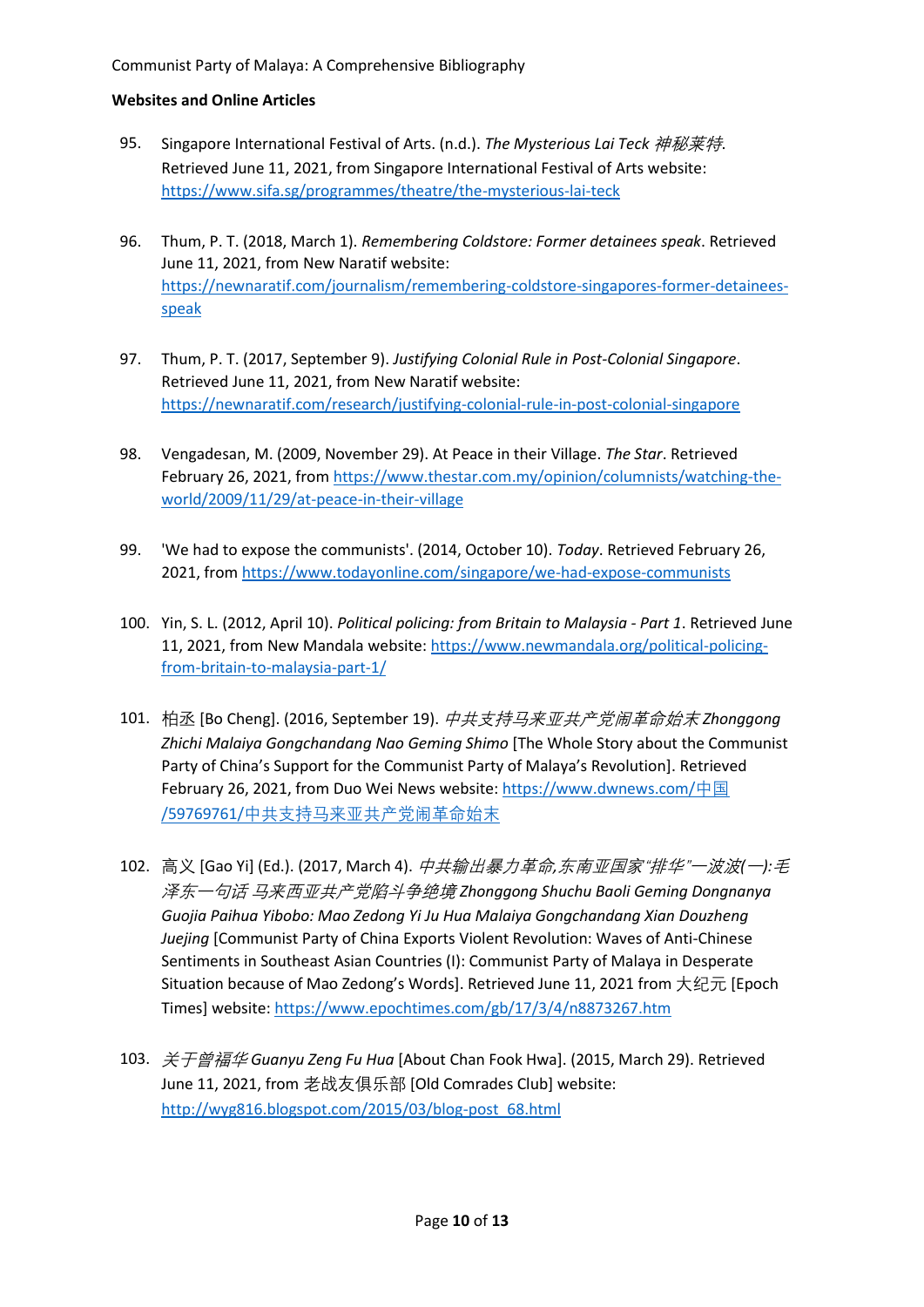- 104. 贺艳青 [He Yan Qing]. (2018, June 18). 华玲和谈的实现与中国和平共处外交政策的形成 与实施 *Hua Ling He Tan De Shi Xian Yu Zhong Guo He Ping Gong Chu Wai Jiao Zheng Ce De Xing Cheng Yu Shi Shi* [The Materialisation of the Baling Peace Talk and the Formulation and Implementation of Peaceful Coexistence Foreign Policy with China]. Retrieved February 26, 2021, from 爱思想 [Ai Si Xiang][: www.aisixiang.com/data/110508-6.html](http://www.aisixiang.com/data/110508-6.html)
- 105. 金星众 [Jin Xing Zhong]. (n.d). 第二次世界大战时期的星洲华侨义勇军 Di Er Ci Shijiedazhan Shiqi De Xingzhou Huaqiao Yiyongjun [The Overseas Chinese Anti-Japanese Volunteer Army in Singapore during World War II]. Retrieved February 26, 2021, from 中国 人民政治协商会议广州市委员会[Chinese People's Political Consultative Conference Guangzhou Committee] website: [http://www.gzzxws.gov.cn/gzws/gzws/ml/19/200808/t20080829\\_5766.htm](http://www.gzzxws.gov.cn/gzws/gzws/ml/19/200808/t20080829_5766.htm)
- 106. 理想园地 [Lixiang Yuandi], 张泰永 [Zhang Tai Yong]. (2017, September 25). *马共领导人在* 紧急状态实施前后的遭遇 *Magong Lingdaoren Zai Jinjizhuangtai Shishi Qianhou De Zaoyu* [The Fates of CPM Leaders Before and After the State of Emergency]. Retrieved June 4, 2021, from 理想园地 [Lixiang Yuandi] website: <http://m.szhgh.com/show.php?classid=66&id=148525>
- 107. 新加坡文献馆 [SGinsight]. (2016, April 16). 五一三华校生学运之马共角色 *Wu Yi San Huaxiaosheng Xueyun Zhi Magong Juese* [CPM's Role in May 13 Chinese School Student Movement]. Retrieved June 11, 2021, from 新加坡文献馆 [SGinsight] website: <https://www.sginsight.com/xjp/index.php?id=16259>
- 108. 新加坡文献馆 [SGinsight], 陈新嵘 [Chan Sun Wing]. (2015, March 26). *谈谈李光耀和我陈* 新嵘 *Tantan Li Guang Yao He Wo Chen Xin Rong* [Talking about Lee Kuan Yew and I, Chan Sun Wing]. Retrieved June 11, 2021, from 新加坡文献馆 [SGinsight] website: <https://www.sginsight.com/xjp/index.php?id=13802>
- 109. 新加坡文献馆 [SGinsight], 程映红 [Cheng Ying Hong]. (2012, December 2). *余柱业和马来* 西亚的红色记忆 *Yu Zhu Ye He Malaixiya De Hongse Jiyi* [Eu Chooi Yip and Malaysia's Red Memory]. Retrieved June 11, 2021, from 新加坡文献馆 [SGinsight] website: <https://www.sginsight.com/xjp/index.php?id=9106>
- 110. 新加坡文献馆 [SGinsight], 陈平[Chin Peng]. (2018, July 22). 马共 *1989* 年合艾和谈的历 史 *Magong 1989 Nian He Ai Hetan De Lishi* [History of 1989 CPM Hat Yai Truce Talks]. Retrieved June 11, 2021, from 新加坡文献馆 [SGinsight] website: <https://www.sginsight.com/xjp/index.php?id=21662>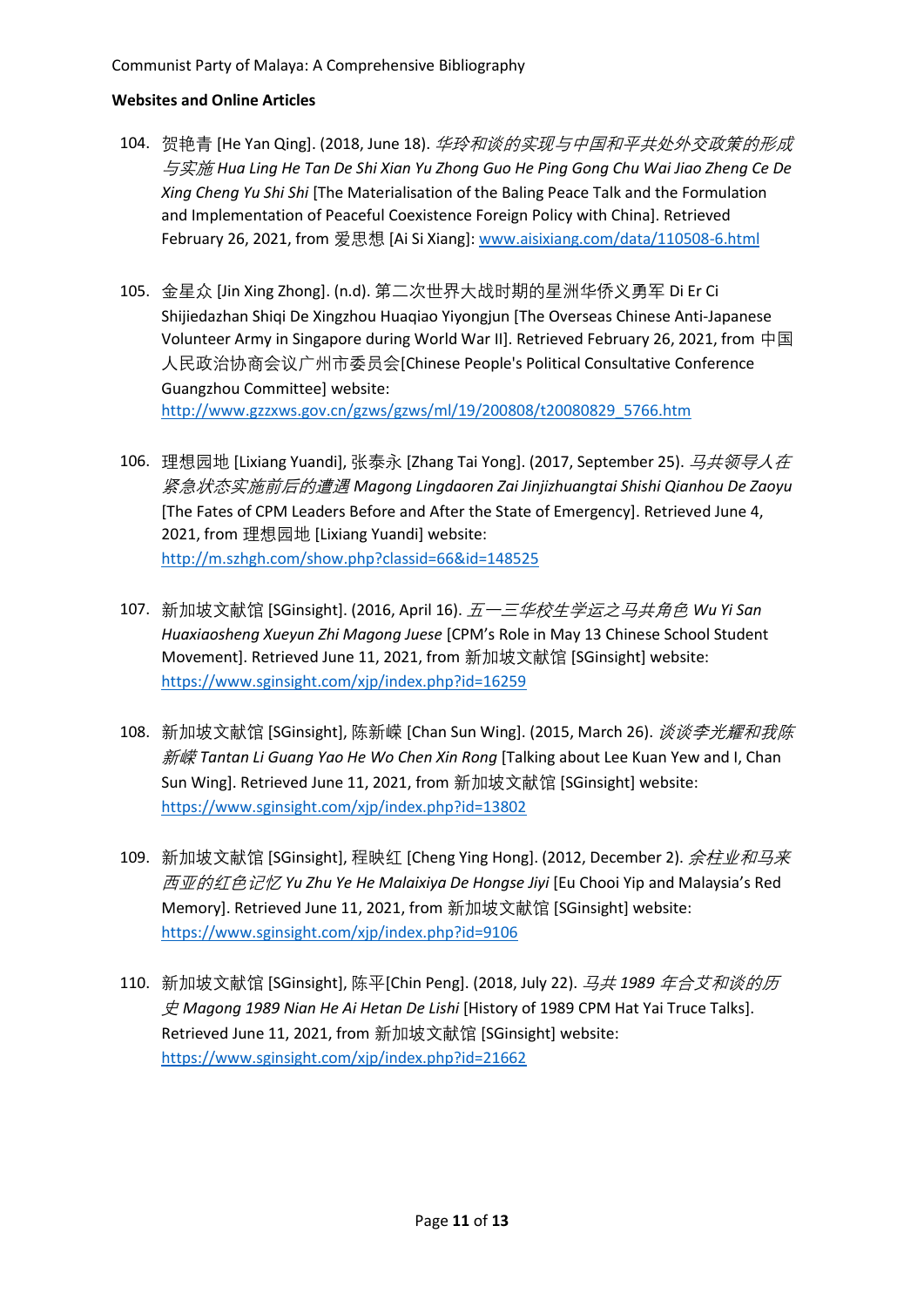- 111. 史坚 [Shi Jian]. (2013, December 13). 真实的历史谱写新篇章*:*《新加坡 *1963* 年的冷藏 行动》─新书简介与感言 *Zhenshi De Lishi Puxie Xinpianzhang: "Xinjiapo 1963 Nian De Lengcang Xingdong"— Xinshu Jianjie Yu Ganyan* [Writing a New Chapter for True History: "1963 Operation Coldstore in Singapore" – Introducing and reviewing this new book]. Retrieved June 11, 2021, from 南大站 [Nandazhan] website: <http://www.nandazhan.com/lishi/puxiexpz.htm>
- 112. 于洪君 [Yu Hong Jun]. (2016, August 18). *马来亚共产党及其武装斗争的兴起与沉寂 Malaiya Gongchandang Ji Qi Wuzhuang Douzheng De Xingqi Yu Chenji* [The Rise and Fall of the CPM and its Armed Struggle]. Retrieved June 11, 2021, from 主人公网 website: <http://www.zhurengong.net/index.php?m=content&c=index&a=show&catid=10&id=4863>
- 113. 余山农 [Yu Shan Nong]. (2017, February 4). 继往开来南大梦 9 Jiwangkailai Nanda Meng 9 [Carry Forward the Nantah Dream 9]. Retrieved June 11, 2021, from 新加坡文献馆 [SGinsight] website[: https://www.sginsight.com/xjp/index.php?id=18106](https://www.sginsight.com/xjp/index.php?id=18106)
- 114. 伍依 [Wu Yi]. (2019, February 7). "冷藏行动"的背后 "Lengcang Xingdong" De Beihou [Behind Operation Coldstore]. Retrieved June 11, 2021, from 南大站 [Nandazhan] website: <https://www.nandazhan.com/zh/wlengcangxd.htm>
- 115. 曾福华的一封遗书 *Zeng Fu Hua De Yifeng Yishu* [Chan Fook Hwa's Last Letter]. (2015, March 29). Retrieved June 11, 2021, from 老战友俱乐部 [Old Comrades Club] website: [https://wyg816.blogspot.com/2015/03/blog-post\\_29.html](https://wyg816.blogspot.com/2015/03/blog-post_29.html)
- 116. 张泰永 [Zhang Tai Yong]. (2010, April 4). 钢铁就是这样练成的*—* 永远怀念被李光耀迫害 致死的曾福华同志 *Gangtie Jiu Shi Zheyang Liancheng De — Yongyuan Huainan Bei Li Guang Yao Pohaizhisi De Zeng Fu Hua Tongzhi* [Made of Steel – Remembering Comrade Chan Fook Hwa Persecuted to Death by Lee Kuan Yew]. Retrieved June 11, 2021, from 乌 有之乡网刊 [Utopia] website:

<http://www.wyzxwk.com/Article/lishi/2009/11/106645.html>

117. 庄明湖 [Zhuang Ming Hu]. (2013, December 1). 廿世纪六十年代*:* 新加坡左派工运遭遇问 题探索—纪念"二•二事件"五十周年 *Nian Shiji Liu Shi Niandai: Xinjiapo Zuopai Gongyun Zaoyu Wenti Tansuo – Jinian "Er.Er Shijian" Wu Shi Zhounian* [1960s of 20th Century: Exploring Issues Faced by Singapore's Leftist Labour Movement – Commemorating 50th Anniversary of February 2 Incident]. Retrieved June 11, 2021, from Sahabat Rakyat Malaysia (archived) website: [http://suaramjb1.blogspot.com/2013/01/50th-anniversary](http://suaramjb1.blogspot.com/2013/01/50th-anniversary-of-operation-cold-store.html)[of-operation-cold-store.html](http://suaramjb1.blogspot.com/2013/01/50th-anniversary-of-operation-cold-store.html)